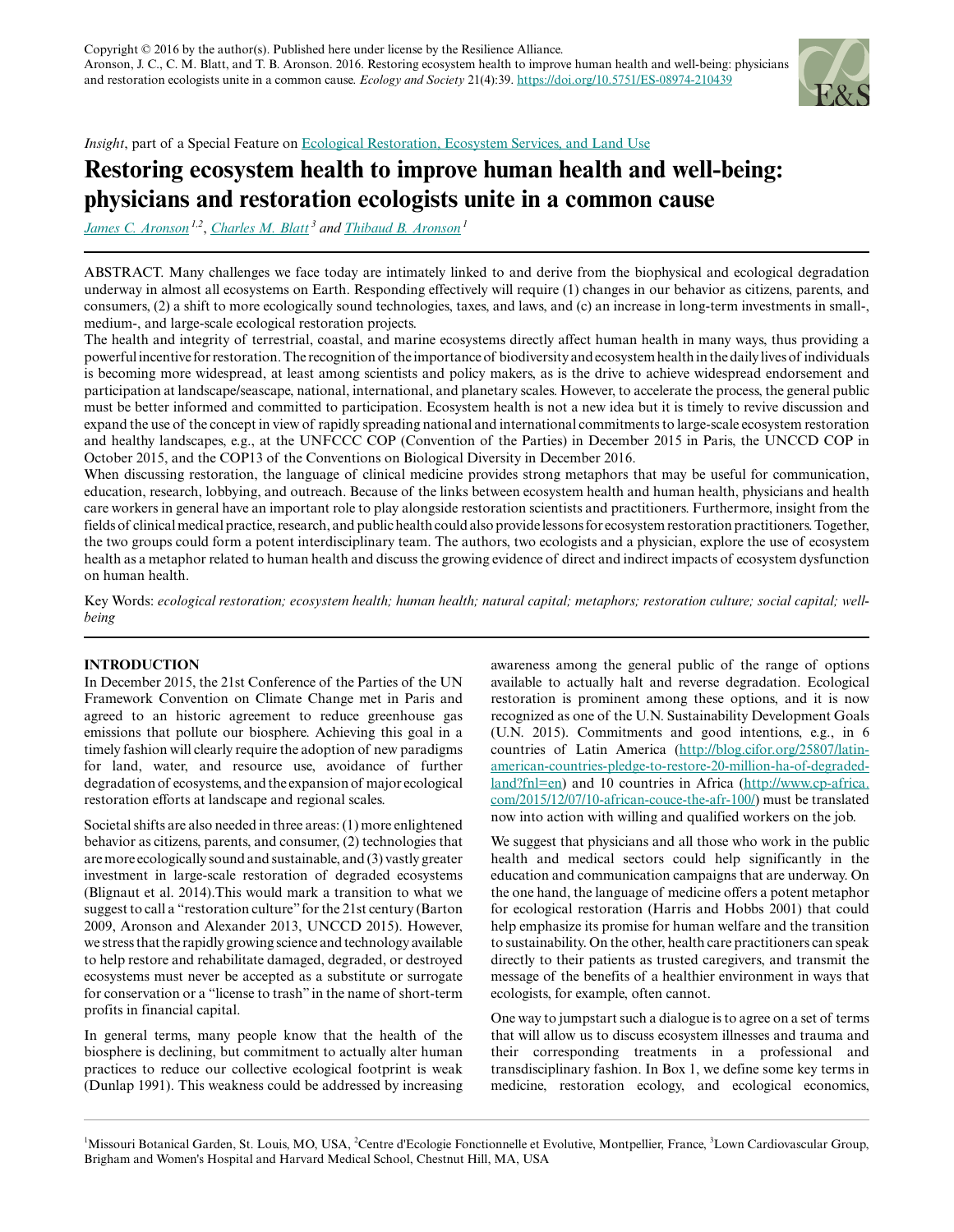including four metaphors: ecosystem health, natural capital, ecosystem services, and healthy landscapes. In addition, we shall present a comparative table, and a schematic model comparing the trajectory of an ecosystem and that of a human life including a period of trauma and recovery from it. Our goal is to illustrate the strong conceptual and practical links, albeit at different scales, between the science and practice of clinical medicine and ecological restoration. We build this discussion on the fact that we are a restoration ecologist (JA), a conservation ecologist with special interest in animal behavior (TBA), and, a physician (CMB), with 30 years of experience in clinical cardiology practice and research.

#### **Box 1: Definitions for a transdisciplinary dialogue**

Ecological restoration: "the process of assisting the recovery of an ecosystem that has been degraded, damaged, or destroyed" (SER 2004:3, Clewell and Aronson 2013). Cf. restoring natural capital. Note that social capital is enhanced when people work together for ecological restoration and restoring natural capital.

Human health: "a state of complete physical, mental, and social well-being and not merely the absence of disease or infirmity" (WHO 1948).

Human well-being: "Has several key components: the basic material needs for a good life,... health, good social relations, and personal security" (MEA 2005*a*:71).

Ecological footprint: A concept and calculation method developed and launched by Wackernagel and Rees (1997) to analyze and compare human impacts on ecosystems with respect to their and the biosphere's ability to regenerate resources and provide goods and services.

Ecosystem health: "An ecological system is healthy and free from 'distress syndrome' if it is... active and maintains its organization and autonomy over time and is resilient to stress" Haskell et al. (1992:9, see also Ford et al. 2015)

Some regard the concept of ecosystem health as problematic given that it is difficult to measure and can only be meaningfully assessed over long periods of time (Suter 1993, Rapport et al. 1998). Certainly characterization and measurement of both terms require subjective as well as objective human judgements. We argue, however, that it remains a highly useful metaphorical tool for communication and consensus building (Grifo and Rosenthal 1997).

Ecosystem goods and services: "the direct and indirect contributions of ecosystems to *human wellbeing"* (de Groot et al. 2010:12, emphasis added). Often shortened to ecosystem services (ES). ES are made possible thanks to ecosystem functions and the still deeper ecosystem processes and structure. The Millennium Ecosystem Assessment (2005*b*) recognized four categories of ES, namely, supporting, regulating, provisioning, and cultural. Others, such as The Economics of Ecosystems and Biodiversity Project, consider that ES serve all species, not just humans, and therefore also recognize "habitat services" (de Groot et al. 2010).

Healthy landscape: a landscape that is integrated and multifunctional both in ecological and cultural terms.

Increasingly it is recognized that to be truly effective, both ecosystem restoration and restoring natural capital should be planned and managed with a landscape approach where a system is degraded (e.g., Crossman and Bryan 2009).

Landscape approach: "a framework to integrate policy and practice for multiple competing land uses through the implementation of adaptive and integrated management systems" (Reed et al. 2016:2544; cf. Reed et al. 2015).

Natural capital: a metaphor borrowed from economics to denote the limited stocks of physical and biological natural elements found on Earth, some of which are of direct use to human society (then called resources) and others that are not (de Groot et al. 2010).

Restoring natural capital: consists of four elements: ecological restoration of degraded ecosystems; reducing the negative impact of production systems (farming, etc.); reducing negative impact of cities, resource extraction, and transport; and education, communication, and outreach to increase awareness of the importance of natural capital and ecosystem services in our everyday lives (Aronson et al. 2007). Of the four types recognized (MEA 2005*b*), renewable natural capital (i.e., natural and semicultural ecosystems and their native biodiversity), and cultivated natural capital (i.e., traditional crop varieties and races of livestock, and traditional agro-ecological knowledge) are the most relevant here (Neßhöver et al. 2011).

Social capital: institutions, relationships, social networks, and shared cultural beliefs and traditions that promote mutual trust and willingness among people to work together for common goals. Restoring natural capital requires a concomitant process of restoring social capital.

## **ECOSYSTEM HEALTH, NATURAL CAPITAL, ECOSYSTEM SERVICES, AND HEALTHY LANDSCAPES**

The concept of ecosystem health as related to description and norms for nature conservation goes back to the land health metaphor of Aldo Leopold (1949; see Callicott 1992, Meine 2004), among many other sources. Much more on this concept was published in the 1990s, in the *Journal of Aquatic Ecosystem Health* (e.g., Kolasa and Pickett 1992), *Ecosystem Health* (e.g., Rapport et al. 1999), and *Conservation Ecology,* the precursor to *Ecology and Society* (e.g., Janssen 2001, Levin 2001, Walker 2001). In addition, a strong argument that Leopold's metaphor could and should be applied to environmental and ecosystem planning, as well as management in general was made by Costanza, Norton, and Haskell (1992) and developed further by Grifo and Rosenthal (1997). Today, "ecosystem health" is widely accepted as a better term than land health, but the meaning is much the same.

Also in the 1990s, the concept of natural capital gained traction (Costanza and Daly 1992, Costanza et al. 1997) and this helped bring attention to rapidly increasing human influence and reliance on ecosystem goods and services. Chichilnilsky and Heal (2001) edited the volume *Managing Human-Dominated Ecosystems,* which, followed by the Millennium Ecosystem Assessment (2005*a,b*), helped set up a tipping point in public awareness, especially among policy makers and the science and environment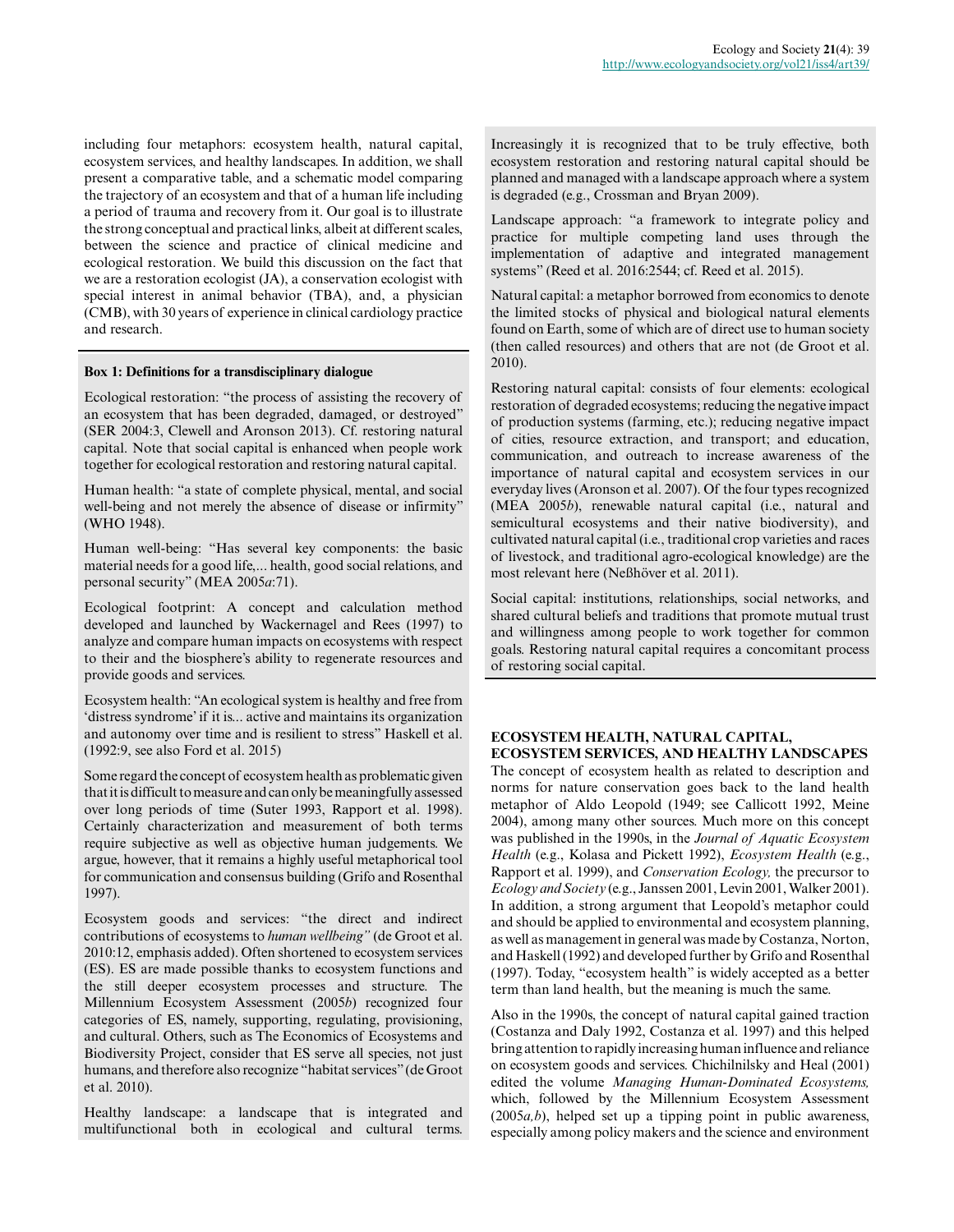media. The Economics of Ecosystems and Biodiversity (TEEB), whose reports began to appear in 2010, pushed the process another large step forward (ten Brink 2011).

Concurrently, the science, business, practice, and self-organizing social movement of ecological restoration took form in the late 1980s (Jordan and Lubick 2011, Woodworth 2013). Yet it has only recently figured prominently on international political agendas, especially since the ratification of the Aichi Biodiversity targets at the COP21 of the Conventions on Biological Diversity (CBD) in December 2012 (Aronson and Alexander 2013). However, there are still major gaps between science and policy, and between both of them and public engagement.

To move a step further, and develop more than a movement but an actual "restoration culture," the concept of restoration of natural capital (Aronson et al. 2007) and that of ecosystem services are vitally important as well (de Groot et al. 2002, 2010, MEA 2005*a*), given that both can help build bridges between economics, ethics, and restoration ecology.

## **PARALLELS BETWEEN CLINICAL MEDICINE AND ECOLOGICAL RESTORATION**

In this section, we seek to illustrate the compelling links and analogies between ecological restoration and clinical medicine. These can help make the concepts of ecosystem health, restoring natural capital, and large-scale ecosystem restoration, and their positive impacts on human health, more widely accessible and help the effort to mainstream them into national policies and international law. First, let us consider the issues, drivers, and actors in ecosystem health and human health (Table 1).

**Table 1**. Issues, drivers, and actors in ecosystem health and human health.

| Issues, Drivers,<br>Actors    | Ecosystems and native<br>biodiversity                                                                                                                     | Individual humans and<br>communities                                                                                                                                           |
|-------------------------------|-----------------------------------------------------------------------------------------------------------------------------------------------------------|--------------------------------------------------------------------------------------------------------------------------------------------------------------------------------|
| Current state                 | Most ecosystems<br>degraded to some degree,<br>damaged or destroyed<br>( <i>i.e.</i> , following mining)                                                  | Ill patients, poor public<br>health, declining hope,<br>cooperation, and social<br>integrity in most cultures                                                                  |
| The problem                   | Dysfunction, biological<br>impoverishment, loss of<br>connectivity and<br>resilience                                                                      | Infectious diseases,<br>environmentally caused<br>illnesses, malnutrition,<br>depression, and impaired<br>immune defenses                                                      |
| Goals                         | To maintain and restore<br>resilient and healthy<br>habitat for native biota,<br>within self-sustainable.<br>healthy, and<br>interconnected<br>ecosystems | To treat and maintain<br>health in individuals and<br>communities; to enhance<br>resistance to diseases; to<br>reduce environmental<br>risks to settlements and<br>communities |
| Diagnosticians,<br>caregivers | Restoration ecologists,<br>land and water engineers,<br>managers, direct users,<br>including farmers and<br>citizen volunteers                            | Health care providers,<br>public health specialists                                                                                                                            |

There are obvious differences, but of particular interest to us are the similarities between ecological restoration and human medicine. In Figure 1, we offer a schematic diagram that compares the main phases and events of ecosystem health with human health at individual and population levels. Inherent differences in temporal and spatial scales are obvious, but should not affect the value of the figure to promote discussion and new thinking.

Within this comparative framework, a healthy human is able to carry out all aspects of daily living without impediment. Although often subject to minor stresses, such as colds and bruises, a healthy person's immune system, and natural regenerative capability, enable rapid and full recovery without external care. Likewise, a healthy ecosystem shows unimpaired biotic as well as abiotic processes and a complete "web of life" capable of adapting to changing global and local conditions. Small disturbances, such as localized fires and floods are common but do not cause lasting harm to the ecosystem; in fact they are often an integral part of ecosystems, as part of long-established disturbance regimes. However, it must be noted that, because of the large number of internal and external drivers and stressors associated with ecosystems, a healthy ecosystem's state over a long period of time is in general not fixed, but rather oscillates within a range of historical variability (Higgs 1997) or "historical environmental variation" (Wiens et al. 2012).

At some point in their lives, many humans suffer a trauma or an illness too serious for them to recover from on their own, and a medical intervention becomes necessary. In some cases, correcting or removing the stressing factor will be enough (setting a broken leg, eliminating infectious agents, etc.); in others, physicians will replace what has been lost or degraded (blood transfusion, organ transplant, etc.). At the level of communities, public health interventions tend to focus on eliminating contaminants in air or water, and identify the source, and control the spread of infectious diseases such as HIV/AIDS and Ebola.

Similarly, even in highly resilient ecosystems, when degradation is severe, or prolonged, or both, the system may be unable to fully recover on its own. This is when restoration practitioners step in. In some cases, it may be sufficient to remove the causes of degradation (overgrazing, eutrophication, unsustainable logging, invasive species, etc.) to enable the ecosystem to recover (natural regeneration) to its historical trajectory or historical range of variability. In other instances, further actions may be necessary (replanting native plant species, reintroducing locally extinct animal species, etc.). In the case of ecosystems with very long histories of human presence and management, other dimensions must be taken into account, and reinstatement or proxies of former traditional activities by local people may be required; still, the same analogies and the language of human health can be applied.

One important difference between humans and ecosystems, as mentioned above, is that their life spans are on radically different scales, and healthy ecosystems usually looked and functioned differently at different periods of time in the past. Therefore, there can be several valid "ecosystems of reference" that ecological restoration practitioners and stakeholders may choose from to orient and guide the process of restoring a damaged ecosystem (Aronson et al. 1993, SER 2004). In light of anthropogenic climate change, and other major global changes, the appropriate goals for ecological restoration should therefore be restoring fundamental functions and processes (Falk et al. 2006), and recovering "historical continuity" (Clewell and Aronson 2013) so as to increase an ecosystem's resilience and ability to adapt to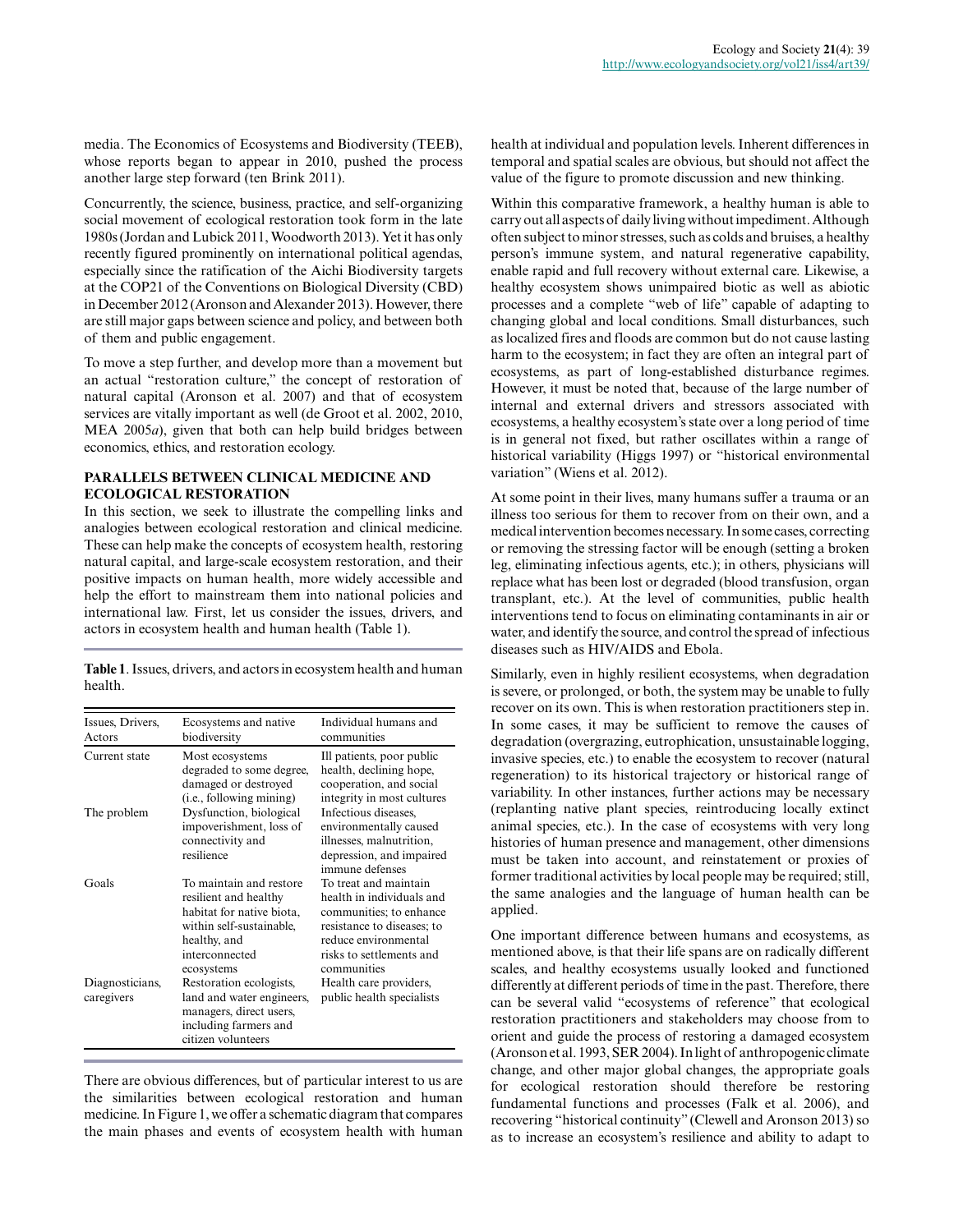**Fig. 1**. Ecosystem health (black type) and human health (blue type) expressed as trajectories over time. The fourpointed star symbol represents a perturbation, whereas the upward-pointing arrow represents regeneration. Black symbols represent minor phenomena, which happen and are dealt with within the system. Colored symbols represent both severe disturbances (in red) that affect normal functioning of the system, and the external interventions (in green) that are required to return to a baseline (i.e., healthy) state.



future change. But health metaphors and analogies are still very helpful in considering and communicating these goals.

In addition to the conceptual analogy spelled out above, there is a very concrete link between human health and ecosystem health, which may draw the attention and engagement of the medical community. Indeed, damaged and polluted ecosystems cause profound impairment of human health, as we discuss in further detail below.

## **WHY SHOULD PHYSICIANS AND HEALTH CARE WORKERS GET INVOLVED?**

In the decade since the Millennium Ecosystem Assessment (MEA 2005*c*) was published, the links between ecosystem health and human health have been widely acknowledged. Considering the planetary scale of ecosystem degradation, it is likely that the health and well-being of most, if not all humans, is negatively affected by ecosystem degradation in at least some way (Myers et al. 2013, Redford et al. 2014). Recently, both the WHO (2015) and the journal *Lancet* commissioned reports (Costello et al. 2009, Whitmee et al. 2015) that synthesize our knowledge base and make strong calls to action on anthropogenic climate change and other human-mediated drivers of environmental degradation. And yet, none of the above-cited studies provides a roadmap to slow or reverse the degradation of ecosystems worldwide, such as large-scale ecological restoration.

Many, including Pope Francis, argue it has now become a matter of fundamental ethics to change course (Raven 2016), arguably along the lines cited at the outset of this paper: the three societal shifts described by Blignaut and coworkers (2014). Clearly, environmental education is vital as well, and it is now urgent to communicate, and demonstrate, how ecological restoration work actively addresses, and redresses, environmental "illnesses." We must also continue to study and communicate the myriad ways in which healthy ecosystems benefit human health and well-being (van den Bosch and Depledge 2015). These include the following:

- **1.** Reduction of disease incidence: For instance, one of the key health issues of the 21st century is emerging infectious diseases, 75% of which are zoonoses (Taylor et al. 2001, Keesing et al. 2010). Healthy ecosystems, supporting diverse animal communities, provide a dilution effect, reducing through competition the number of hosts for vector-borne diseases. Moreover, it appears that in degraded environments, the animal species that are able to persist because of traits such as high metabolism and fast reproductive rates, are often better hosts for vector-borne diseases because of these same traits (Keesing et al. 2010).
- **2.** Protection from natural disasters: An example is coastal barrier systems, such as mangrove forests and coral reefs that provide protection from extreme weather events to coastal populations, which constitute about a third of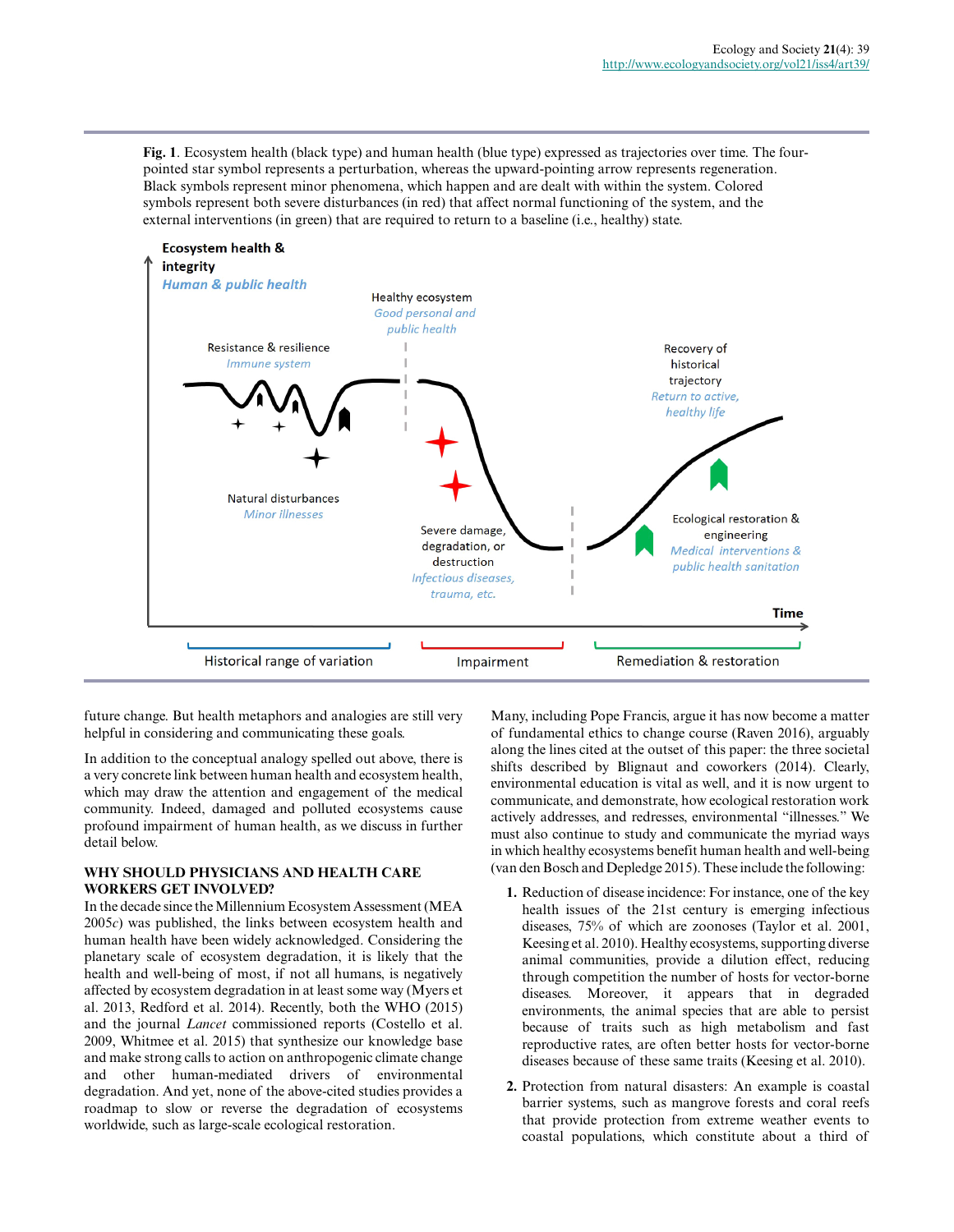humanity (Danielsen et al. 2005, Barbier et al. 2008). Besides the loss of lives, natural disasters are often followed by significant public health crises (Noji 2005).

- **3.** Provision of basic goods and services necessary for human survival: An example is the insect species that act as pollinators for many staple crops (Buchmann and Nabhan 1997). The worldwide decline of bees and other pollinator species, through excessive use of pesticides, puts in jeopardy a third of humanity's food crops. Additionally, intact forest ecosystems, acting as filters and topsoil protectors, help maintain clean water and clean air for human populations (Powe and Willis 2004, Brauman et al. 2007).
- **4.** Psychological well-being: It has been shown that urban nature has important physiological, social, and psychological benefits for people (Chiesura 2004, Bratman et al. 2012, Elmqvist et al. 2015). The duration of hospitalization following common abdominal surgical procedures was shown to be shorter when patients had a view of natural greenery vs. a brick wall from their hospital window (Ulrich et al. 1991, Bolund and Hunhammar 1999).

Moreover, when people work together on ecological restoration projects, it helps restore social capital, which in turn has repeatedly been shown to have very positive effects on local communities and, by extension, on public health. Many examples of this, from six continents, are described in Woodworth (2013).

#### **WHAT'S THE NEXT STEP?**

Medical research and clinical practice have revealed that there are "miniature" ecosystems that exist within human bodies, the deterioration of which is the cause of many serious health problems. For instance, disruption of intestinal bacterial flora can give rise to potentially life-threatening *Clostridium difficile* infections (Britton and Young 2014). Reducing the use of unnecessary antibiotics or taking measures to restore the diversity and stability of intestinal flora may substantially reduce the incidence of such infections.

However, just as there are ecosystems within our bodies, humans are equally embedded in much larger social-ecological systems, the condition of which have direct impacts on our health and general well-being. So, what's next?

The science and practice of ecosystem restoration are prominent in the recent Calls of the United Nations CBD, (2012) and the UN Convention on Combating Desertification (UNCCD 2015). The EU has called explicitly for large scale restoration interventions and paradigm shifts (Lammerant et al. 2014). However, at present, in most ecosystem types, our ability to recover biodiversity and ecosystem functions is not perfect (Ballantine and Schneider 2009, Bullock et al. 2011, Kovalenko et al. 2013). Even in extra-tropical wetlands, where large numbers of restoration projects have taken place over the last 30 years, we are only achieving approximately 70% of predegradation benchmarks, in terms of both biodiversity and ecosystem functioning (Moreno-Mateos et al. 2012). Increased funding is needed for science and technology, and for professional training and capacity-building.

As we have discussed, the conceptual similarities between the approaches of human medicine and ecological restoration can help make the concept more accessible to the general public. By helping communicate and interpret in palatable language the direct benefits of ecological restoration for human health, physicians and the public health care workforce can bring powerful voices to the ecological restoration movement to accelerate the urgently needed ecological restoration activities and place them in the mainstream of political, social, and economic policy discussions.

We take as an example the International Physicians for the Prevention of Nuclear War for which its founders were honored with the Nobel Peace Prize in 1985 (IPPNW 1991). In launching that movement in 1980, prominent physicians from both sides of the Cold War front brought their concerns about the risks posed by nuclear arms to the health and well-being of humanity to the attention of the public. By 1985, the IPPNW represented 135,000 physicians from 41 nations. The fight for nuclear disarmament is far from finished but, in the meantime, other ecological disasters and risks affect our biosphere.

We suggest that the formation of a coalition consisting of those working for ecological restoration and healthy landscapes, on the one hand, and physicians and public health workers on the other, could be very helpful in communicating the urgent need for global restoration and transforming that awareness into effective action. Our task would be to undertake a campaign similar to that of the IPPNW, which is still confronting the ongoing risk of nuclear war (Helfand and Sidel 2015). This new campaign would call for the defense of both human health and ecosystem health as a single integrated goal.

Indeed, without significant investment in restoring health to degraded and impaired ecosystems at all spatial scales, we will continue to see a decline in the quality and diversity of ecosystem functioning and services, and a corresponding decline in human health. That is quite clear; business as usual is no longer an option.

One promising start is the Future Earth project of the ecoHEALTH coalition (Machalaba et al. 2015), driven by scientists and practitioners from the ecological, medical, and sustainability fields to address the links between environmental health and global human health. One key gap in their toolbox, however, is ecological restoration. We would therefore suggest to go even further: to communicate and work together across all disciplinary boundaries to communicate and train people more widely regarding the real option of ecological restoration at ecosystem and landscape scales.

As mentioned above, the UN has been at the forefront of providing an internationally agreed framework for action on linking ecosystem restoration to maintaining biodiversity with a landscape approach that truly integrates local people (Janishevski et al. 2015). This vision will hopefully be pushed further toward mainstreaming at the upcoming COP13 of the CBD, where the theme of ecological restoration and "healthy landscapes" will be very prominent in the discussions. Active participation of the public is a sine qua non for a real transition and lasting paradigm shift toward a restoration culture mindful of both human and ecosystem health. We invite ecological restoration and medical practitioners to contact us with a view to building a campaign for the restoration of human and ecosystem health.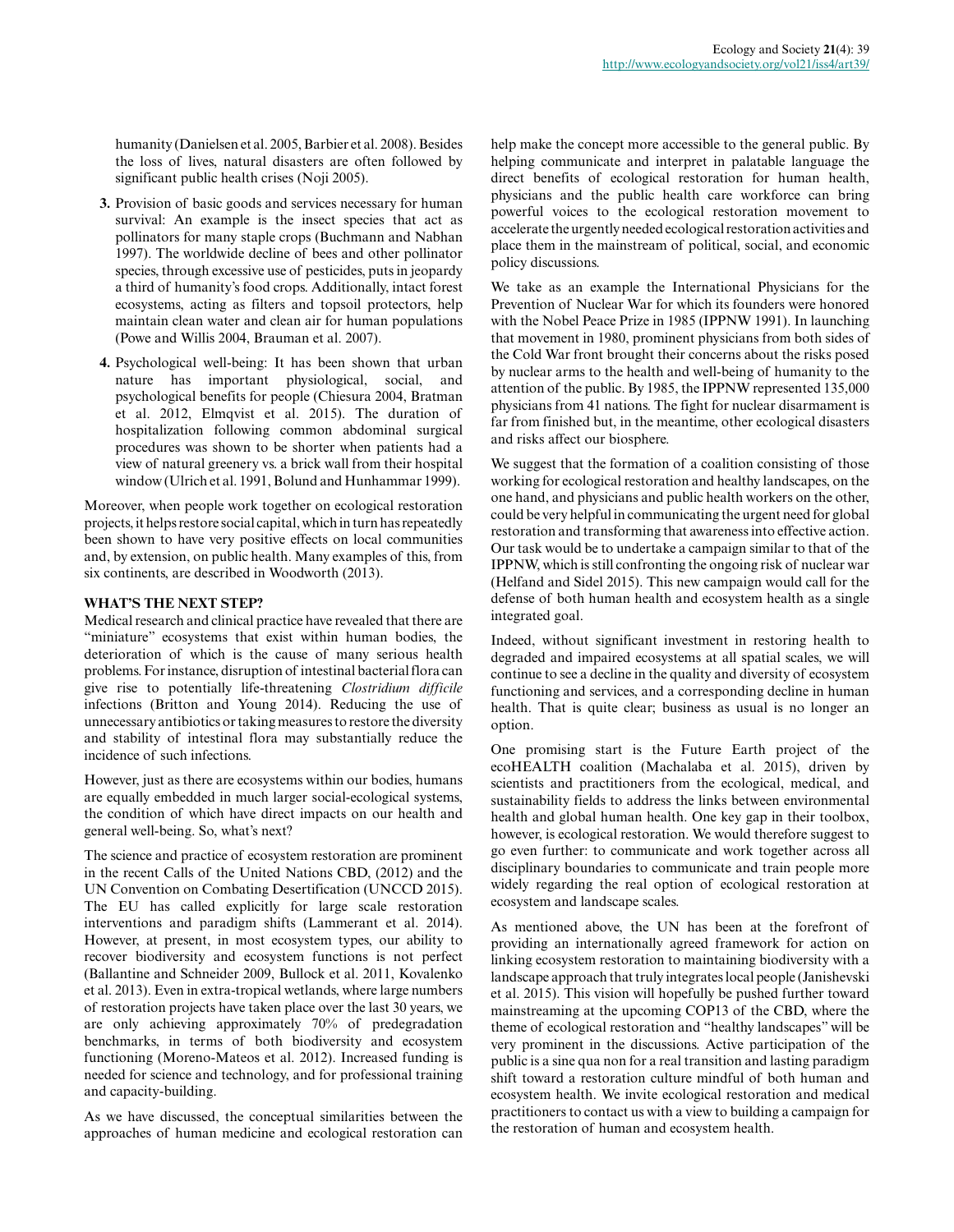*Responses to this article can be read online at:* [http://www.ecologyandsociety.org/issues/responses.](http://www.ecologyandsociety.org/issues/responses.php/8974) [php/8974](http://www.ecologyandsociety.org/issues/responses.php/8974)

#### **Acknowledgments:**

*We warmly thank Paddy Woodworth, Larry Benowitz, Sasha Alexander, Curt Meine, Carolina Murcia, Anne Tolvanen, and two anonymous reviewers for their insightful and helpful comments on earlier versions of the manuscript.*

#### **LITERATURE CITED**

Aronson, J., and S. Alexander. 2013. Ecosystem restoration is now a global priority: time to roll up our sleeves. *Restoration Ecology* 21:293-296. [http://dx.doi.org/10.1111/rec.12011](http://dx.doi.org/10.1111%2Frec.12011) 

Aronson, J., C. Floret, E. Le Floc'h, C. Ovalle, and R. Pontanier. 1993. Restoration and rehabilitation of degraded ecosystems in arid and semi-arid lands. I. A view from the south. *Restoration Ecology* 1:8-17. [http://dx.doi.org/10.1111/j.1526-100X.1993.](http://dx.doi.org/10.1111%2Fj.1526-100X.1993.tb00004.x) [tb00004.x](http://dx.doi.org/10.1111%2Fj.1526-100X.1993.tb00004.x)

Aronson, J., S. J. Milton, and J. N. Blignaut, editors. 2007. *Restoring natural capital: science, business, and practice.* Island Press, Washington, D.C., USA.

Ballantine, K., and R. Schneider. 2009. Fifty-five years of soil development in restored freshwater depressional wetlands. *Ecological Applications* 19:1467-1480. [http://dx.doi.org/10.1890/07-0588.1](http://dx.doi.org/10.1890%2F07-0588.1)

Barbier, E. B., E. W. Koch, B. R. Silliman, S. D. Hacker, E. Wolanski, J. Primavera, E. F. Granek, S. Polasky, S. Aswani, L. A. Cramer, D. M. Stoms, C. J. Kennedy, D. Bael, C. V. Kappel, G. M. E. Perillo, and D. J. Reed. 2008. Coastal ecosystem-based management with nonlinear ecological functions and values. *Science* 319:321-323. [http://dx.doi.org/10.1126/science.1150349](http://dx.doi.org/10.1126%2Fscience.1150349)

Barton, H. 2009. Land use planning and health and well-being. *Land Use Policy* 26(Supplement 1):S115-S123. [http://dx.doi.](http://dx.doi.org/10.1016%2Fj.landusepol.2009.09.008) [org/10.1016/j.landusepol.2009.09.008](http://dx.doi.org/10.1016%2Fj.landusepol.2009.09.008) 

Blignaut, J., J. Aronson, and R. de Groot. 2014. Restoration of natural capital: a key strategy on the path to sustainability. *Ecological Engineering: Sustainable Restoration* 65:54-61. [http://](http://dx.doi.org/10.1016%2Fj.ecoleng.2013.09.003) [dx.doi.org/10.1016/j.ecoleng.2013.09.003](http://dx.doi.org/10.1016%2Fj.ecoleng.2013.09.003)

Bolund, P., and S. Hunhammar. 1999. Ecosystem services in urban areas. *Ecological Economics* 29:293-301. [http://dx.doi.](http://dx.doi.org/10.1016%2FS0921-8009%2899%2900013-0) [org/10.1016/S0921-8009\(99\)00013-0](http://dx.doi.org/10.1016%2FS0921-8009%2899%2900013-0)

Bratman, G. N., J. P. Hamilton, and G. C. Daily. 2012. The impacts of nature experience on human cognitive function and mental health. *Annals of the New York Academy of Sciences* 1249:118-136. [http://dx.doi.org/10.1111/j.1749-6632.2011.06400.](http://dx.doi.org/10.1111%2Fj.1749-6632.2011.06400.x) [x](http://dx.doi.org/10.1111%2Fj.1749-6632.2011.06400.x)

Brauman, K. A., G. C. Daily, T. K. Duarte, and H. A. Mooney. 2007. The nature and value of ecosystem services: an overview highlighting hydrologic services. *Annual Review of Environment and Resources* 32:67-98. [http://dx.doi.org/10.1146/annurev.](http://dx.doi.org/10.1146%2Fannurev.energy.32.031306.102758) [energy.32.031306.102758](http://dx.doi.org/10.1146%2Fannurev.energy.32.031306.102758)

Britton, R. A., and V. B. Young. 2014. Role of the intestinal microbiota in resistance to colonization by *Clostridium difficile.*

*Gastroenterology* 146:1547-1553. [http://dx.doi.org/10.1053/j.](http://dx.doi.org/10.1053%2Fj.gastro.2014.01.059) [gastro.2014.01.059](http://dx.doi.org/10.1053%2Fj.gastro.2014.01.059) 

Buchmann, S. L., and G. P. Nabhan. 1997. *The forgotten pollinators.* Island Press, Washington, D.C., USA.

Bullock, J. M., J. Aronson, A. C. Newton, R. F. Pywell, and J. M. Rey-Benayas. 2011. Restoration of ecosystem services and biodiversity: conflicts and opportunities. *Trends in Ecology & Evolution* 26:541-549. [http://dx.doi.org/10.1016/j.tree.2011.06.011](http://dx.doi.org/10.1016%2Fj.tree.2011.06.011) 

Callicott, J. B. 1992. Aldo Leopold's metaphor. Pages 42-56 *in* R. Costanza, B. G. Norton, and B. D. Haskell, editors. *Ecosystem health: new goals for environmental management.* Island Press, Washington, D.C., USA.

Chichilnilsky, G., and G. Heal, editors. 2001. *Managing humandominated ecosystems: proceedings of the symposium at the Missouri Botanical Garden, St. Louis, Missouri, 26-29 March 1998.* Missouri Botanical Garden Press, St. Louis, Missouri, USA.

Chiesura, A. 2004. The role of urban parks for the sustainable city. *Landscape and Urban Planning* 68:129-138. [http://dx.doi.](http://dx.doi.org/10.1016%2Fj.landurbplan.2003.08.003) [org/10.1016/j.landurbplan.2003.08.003](http://dx.doi.org/10.1016%2Fj.landurbplan.2003.08.003)

Clewell, A. F., and J. Aronson. 2013. *Ecological restoration: principles, values, and structure of an emerging profession.* Second edition. Island Press, Washington, D.C., USA. [http://dx.doi.](http://dx.doi.org/10.5822%2F978-1-59726-323-8) [org/10.5822/978-1-59726-323-8](http://dx.doi.org/10.5822%2F978-1-59726-323-8) 

Convention on Biological Diversity. 2012. *UNEP/CBD/COP Decision XI/16. Ecosystem restoration.* Convention on Biological Diversity, Hyderabad, India. [online] URL: [http://www.cbd.int/](http://www.cbd.int/doc/decisions/cop-11/cop-11-dec-16-en.pdf) [doc/decisions/cop-11/cop-11-dec-16-en.pdf](http://www.cbd.int/doc/decisions/cop-11/cop-11-dec-16-en.pdf)

Costanza, R., and H. E. Daly. 1992. Natural capital and sustainable development. *Conservation Biology* 6:37-46. [http://dx.](http://dx.doi.org/10.1046%2Fj.1523-1739.1992.610037.x) [doi.org/10.1046/j.1523-1739.1992.610037.x](http://dx.doi.org/10.1046%2Fj.1523-1739.1992.610037.x) 

Costanza, R., R. d'Arge, R. de Groot, S. Farber, M. Grasso, B. Hannon, K. Limburg, S. Naeem, R. V. O'Neill, J. Paruelo, R. G. Raskin, P. Sutton, and M. van den Belt. 1997. The value of the world's ecosystem services and natural capital. *Nature* 387:253-260. [http://dx.doi.org/10.1038/387253a0](http://dx.doi.org/10.1038%2F387253a0) 

Costanza, R., B. G. Norton, B. D. Haskell, editors. 1992. *Ecosystem health: new goals for environmental management.* Island Press, Washington, D.C., USA.

Costello, A., M. Abbas, A. Allen, S. Ball, S. Bell, R. Bellamy, S. Friel, N. Groce, A. Johnson, M. Kett, M. Lee, C. Levy, M. Maslin, D. McCoy, B. McGuire, H. Montgomery, D. Napier, C. Pagel, J. Patel, J. A. P. de Oliveira, N. Redclift, H. Rees, D. Rogger, J. Scott, J. Stephenson, J. Twigg, J. Wolff, and C. Patterson. 2009. Managing the health effects of climate change. *Lancet* 373:1693-1733. [http://dx.doi.org/10.1016/S0140-6736\(09\)60935-1](http://dx.doi.org/10.1016%2FS0140-6736%2809%2960935-1) 

Crossman, N. D., and B. A. Bryan. 2009. Identifying cost-effective hotspots for restoring natural capital and enhancing landscape multifunctionality. *Ecological Economics* 68:654-668. [http://dx.](http://dx.doi.org/10.1016%2Fj.ecolecon.2008.05.003) [doi.org/10.1016/j.ecolecon.2008.05.003](http://dx.doi.org/10.1016%2Fj.ecolecon.2008.05.003) 

Danielsen, F., M. K. Sørensen, M. F. Olwig, V. Selvam, F. Parish, N. D. Burgess, T. Hiraishi, V. M. Karunagaran, M. S. Rasmussen, L. B. Hansen, A. Quarto, and N. Suryadiputra. 2005. The Asian tsunami: a protective role for coastal vegetation. *Science* 310:643. [http://dx.doi.org/10.1126/science.1118387](http://dx.doi.org/10.1126%2Fscience.1118387)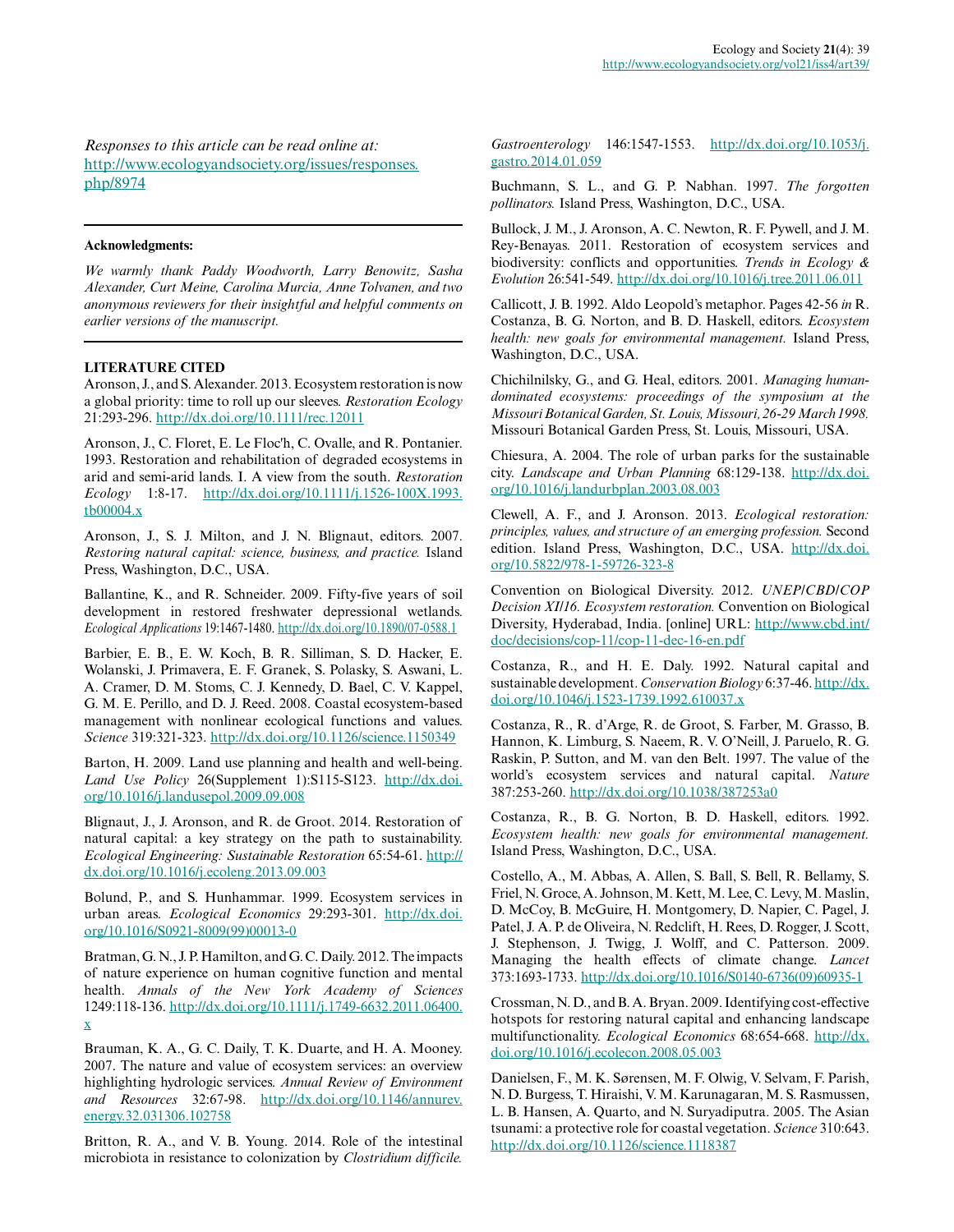de Groot, R., B. Fisher, M. Christie, J. Aronson, L. Braat, R. Haines-Young, J. Gowdy, E. Maltby, A. Neuville, and S. Polasky. 2010. Integrating the ecological and economic dimensions in biodiversity and ecosystem service valuation. Pages 9-40 *in* K. Pushpam, editor. *The economics of ecosystems and biodiversity (TEEB): ecological and economic foundations.* Earthscan, London, UK.

de Groot, R. S., M. A. Wilson, and R. M. J. Boumans. 2002. A typology for the classification, description and valuation of ecosystem functions, goods and services. *Ecological Economics* 41:393-408. [http://dx.doi.org/10.1016/S0921-8009\(02\)00089-7](http://dx.doi.org/10.1016%2FS0921-8009%2802%2900089-7)

Dunlap, R. E. 1991. Public opinion in the 1980s clear consensus, ambiguous commitment. *Environment: Science and Policy for Sustainable Development* 33:10-37. [http://dx.doi.](http://dx.doi.org/10.1080%2F00139157.1991.9931411) [org/10.1080/00139157.1991.9931411](http://dx.doi.org/10.1080%2F00139157.1991.9931411) 

Elmqvist, T., H. Setälä, S. N. Handel, S. van der Ploeg, J. Aronson, J. N. Blignaut, E. Gómez-Baggethun, D. J. Nowak, J. Kronenberg, and R. de Groot. 2015. Benefits of restoring ecosystem services in urban areas. *Current Opinion in Environmental Sustainability* 14:101-108. [http://dx.doi.org/10.1016/j.cosust.2015.05.001](http://dx.doi.org/10.1016%2Fj.cosust.2015.05.001) 

Falk, D. A., M. A. Palmer, and J. B. Zedler, editors. 2006. *Foundations of restoration ecology.* Island Press, Washington, D. C., USA.

Ford, A. E. S., H. Graham, and P. C. L. White. 2015. Integrating human and ecosystem health through ecosystem services frameworks. *EcoHealth* 12:660-671. [http://dx.doi.org/10.1007/](http://dx.doi.org/10.1007%2Fs10393-015-1041-4) [s10393-015-1041-4](http://dx.doi.org/10.1007%2Fs10393-015-1041-4) 

Grifo, F., and J. Rosenthal, editors. 1997. *Biodiversity and human health.* Island Press, Washington, D.C., USA.

Harris, J. A., and R. J. Hobbs. 2001. Clinical practice for ecosystem health: the role of ecological restoration. *Ecosystem Health* 7:195-202. [http://dx.doi.org/10.1046/j.1526-0992.2001.01041.x](http://dx.doi.org/10.1046%2Fj.1526-0992.2001.01041.x)

Haskell, B. D., B. G. Norton, and R. Costanza. 1992. Introduction: What is ecosystem health and why should we worry about it? Pages 3-20 *in* R. Costanza, B. G. Norton, and B. D. Haskell, editors. *Ecosystem health: new goals for environmental management.* Island Press, Washington, D.C., USA.

Helfand, I., and V. W. Sidel. 2015. Docs and nukes—still a live issue. New England Journal of Medicine 373:1901-1903. [http://dx.](http://dx.doi.org/10.1056%2FNEJMp1509202) [doi.org/10.1056/NEJMp1509202](http://dx.doi.org/10.1056%2FNEJMp1509202) 

Higgs, E. S. 1997. What is good ecological restoration? *Conservation Biology* 11:338-348. [http://dx.doi.org/10.1046/](http://dx.doi.org/10.1046%2Fj.1523-1739.1997.95311.x) [j.1523-1739.1997.95311.x](http://dx.doi.org/10.1046%2Fj.1523-1739.1997.95311.x)

International Physicians for the Prevention of Nuclear War (IPPNW). 1991. *Radioactive heaven and earth: the health and environmental effects of nuclear weapons testing in, on, and above the earth: a report of the IPPNW International Commission to Investigate the Health and Environmental Effects of Nuclear Weapons Production, and the Institute for Energy and Environmental Research.* Apex Press, New York, New York, USA.

Janishevski, L., C. Santamaria, S. Gidda, D. Cooper, and P. Brancalion. 2015. Ecosystem restoration, protected areas and biodiversity conservation. *Unasylva* 245:19-27.

Janssen, M. A. 2001. An immune system perspective on ecosystem management. *Conservation Ecology* 5(1):13. [http://dx.doi.](http://dx.doi.org/10.5751%2Fes-00242-050113) [org/10.5751/es-00242-050113](http://dx.doi.org/10.5751%2Fes-00242-050113)

Jordan III, W. R., and G. M. Lubick. 2011. *Making nature whole: a history of ecological restoration.* Island Press, Washington, D. C., USA. [http://dx.doi.org/10.5822/978-1-61091-042-2](http://dx.doi.org/10.5822%2F978-1-61091-042-2)

Keesing, F., L. K. Belden, P. Daszak, A. Dobson, C. D. Harvell, R. D. Holt, P. Hudson, A. Jolles, K. E. Jones, C. E. Mitchell, S. S. Myers, T. Bogich, and R. S. Ostfeld. 2010. Impacts of biodiversity on the emergence and transmission of infectious diseases. *Nature* 468:647-652. [http://dx.doi.org/10.1038/nature09575](http://dx.doi.org/10.1038%2Fnature09575) 

Kolasa, J., and S. T. A. Pickett. 1992. Ecosystem stress and health: an expansion of the conceptual basis. *Journal of Aquatic Ecosystem Health* 1:7-13. [http://dx.doi.org/10.1007/BF00044404](http://dx.doi.org/10.1007%2FBF00044404) 

Kovalenko, K. E., J. J. H. Ciborowski, C. Daly, D. G. Dixon, A. J. Farwell, A. L. Foote, K. R. Frederick, J. M. G. Costa, K. Kennedy, K. Liber, M. C. Roy, C. A. Slama, and J. E. G. Smits. 2013. Food web structure in oil sands reclaimed wetlands. *Ecological Applications* 23:1048-1060. [http://dx.doi.org/10.1890/12-1279.1](http://dx.doi.org/10.1890%2F12-1279.1)

Lammerant, J., R. Peters, M. Snethlage, B. Delbaere, I. Dickie, and G. Whiteley. 2014. *Implementation of 2020 EU Biodiversity Strategy: priorities for the restoration of ecosystems and their services in the EU.* Report to the European Commission. ARCADIS, Ghent, Belgium. [online] URL: [http://ec.europa.eu/](http://ec.europa.eu/environment/nature/biodiversity/comm2006/pdf/2020/RPF.pdf) [environment/nature/biodiversity/comm2006/pdf/2020/RPF.pdf](http://ec.europa.eu/environment/nature/biodiversity/comm2006/pdf/2020/RPF.pdf)

Leopold, A. 1949. *A Sand County almanac and sketches here and there.* Oxford University Press, New York, New York, USA.

Levin, S. A. 2001. Immune systems and ecosystems. *Conservation Ecology* 5(1):17. [http://dx.doi.org/10.5751/es-00232-050117](http://dx.doi.org/10.5751%2Fes-00232-050117) 

Machalaba, C. C., P. Daszak, W. B. Karesh, and P. Shrivastava. 2015. Future Earth and ecohealth: a new paradigm toward global sustainability and health. *EcoHealth* 12:553-554. [http://dx.doi.](http://dx.doi.org/10.1007%2Fs10393-015-1076-6) [org/10.1007/s10393-015-1076-6](http://dx.doi.org/10.1007%2Fs10393-015-1076-6)

Millennium Ecosystem Assessment (MEA). 2005*a. Ecosystems and human well-being: general synthesis.* Island Press, Washington, D.C., USA.

Millennium Ecosystem Assessment (MEA). 2005*b. Ecosystems and human well-being: current state and trends.* Island Press, Washington, D.C., USA.

Millennium Ecosystem Assessment (MEA). 2005*c. Ecosystems and human well-being: health synthesis.* Island Press, Washington, D.C., USA.

Meine, C. 2004. *Correction lines: essays on land, Leopold, and conservation.* Island Press, Washington, D.C., USA.

Moreno-Mateos, D., M. E. Power, F. A. Comín, and R. Yockteng. 2012. Structural and functional loss in restored wetland ecosystems. *PLoS Biology* 10:e1001247. [http://dx.doi.org/10.1371/](http://dx.doi.org/10.1371%2Fjournal.pbio.1001247) [journal.pbio.1001247](http://dx.doi.org/10.1371%2Fjournal.pbio.1001247)

Myers, S. S., L. Gaffikin, C. D. Golden, R. S. Ostfeld, K. H. Redford, T. H. Ricketts, W. R. Turner, and S. A. Osofsky. 2013. Human health impacts of ecosystem alteration. *Proceedings of the National Academy of Sciences* 110:18753-18760. [http://dx.doi.](http://dx.doi.org/10.1073%2Fpnas.1218656110) [org/10.1073/pnas.1218656110](http://dx.doi.org/10.1073%2Fpnas.1218656110)